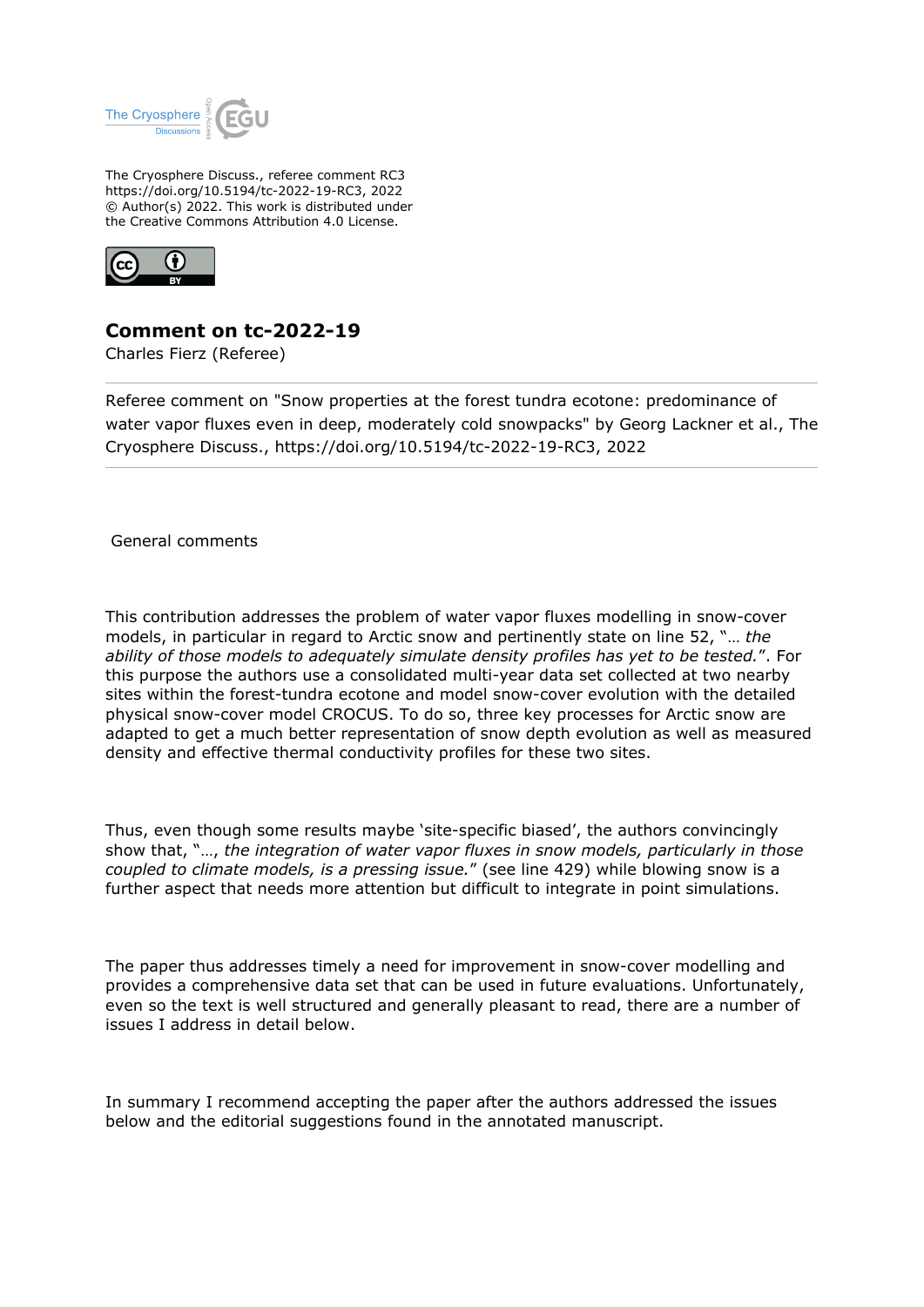Remarks on terminology (to be considered throughout the manuscript)

- '*thick'* vs *'thin'*: I think you need to make this distinction early in the paper and not as late as on Line 404. I would suggest to use deep and shallow. See title too, I stumbled over it.
- '*snow height'* vs "**snow depth**", Both terms are used in text and figures. Please use one only throughout the manuscript and I would prefer '**snow depth**'. In figures do not capitalize the second word.

Line 13: '*overburden weight*' I wonder whether 'overburden' would not suffice, or at least switch to '**overburden load**'?

Line 203: '*years*' I would suggest to use consequently '**winter**' throughout the manuscript, as done in the caption of Fig. 3 just below.

Lines 113 & 116: Consider switching from '*accuracy*' to '**uncertainty**'.

Specific comments

- Throughout the text you use the term '*layer*' very loosely. While this term is clearly defined in the International Classification for Seasonal Snow on the Ground (ICSSG) [see also section 3.2.3, line 237] When reading '*layer*' here, it is often difficult to know what is meant. For example, at FOREST, what is the basal layer? On the other hand, you sometime use something like '*X % of the snowpack*' (see for example line 303). I would thus suggest to speak only in terms of such fractions or to visualize them in one profile. One particular example is found on lines: '*… with an evident decoupling between air and top layer temperatures beginning in early February.*' Here I understand you speak of the sensor located at a height of 64 cm, which is in the middle of the snowpack at that time (main reason for the observed decoupling) and not in what I would call '*the top layer*'.
- The very useful concept of depth normalization needs to be discussed in more details. Indeed, that concept can be questioned in view of the potentially marked difference in total mass between '*normalised*' profiles, even taken at the same site. See also my comment on lines 93-94 below.
- Section 3.3.1, lines 276-291: I found this section difficult to read and not free of ambiguities. I would suggest to reshape it and concentrate on the salient features due to the implementation of the three key processes. Furthermore, in the caption of Fig. 9 you state that a '*blowing snow module is implemented*' at FOREST. I think this should be better stated in the text, along with recalling what processes (Snowfall, Compaction, Blowing snow) are activated at both sites, referring to section 2.3 for details.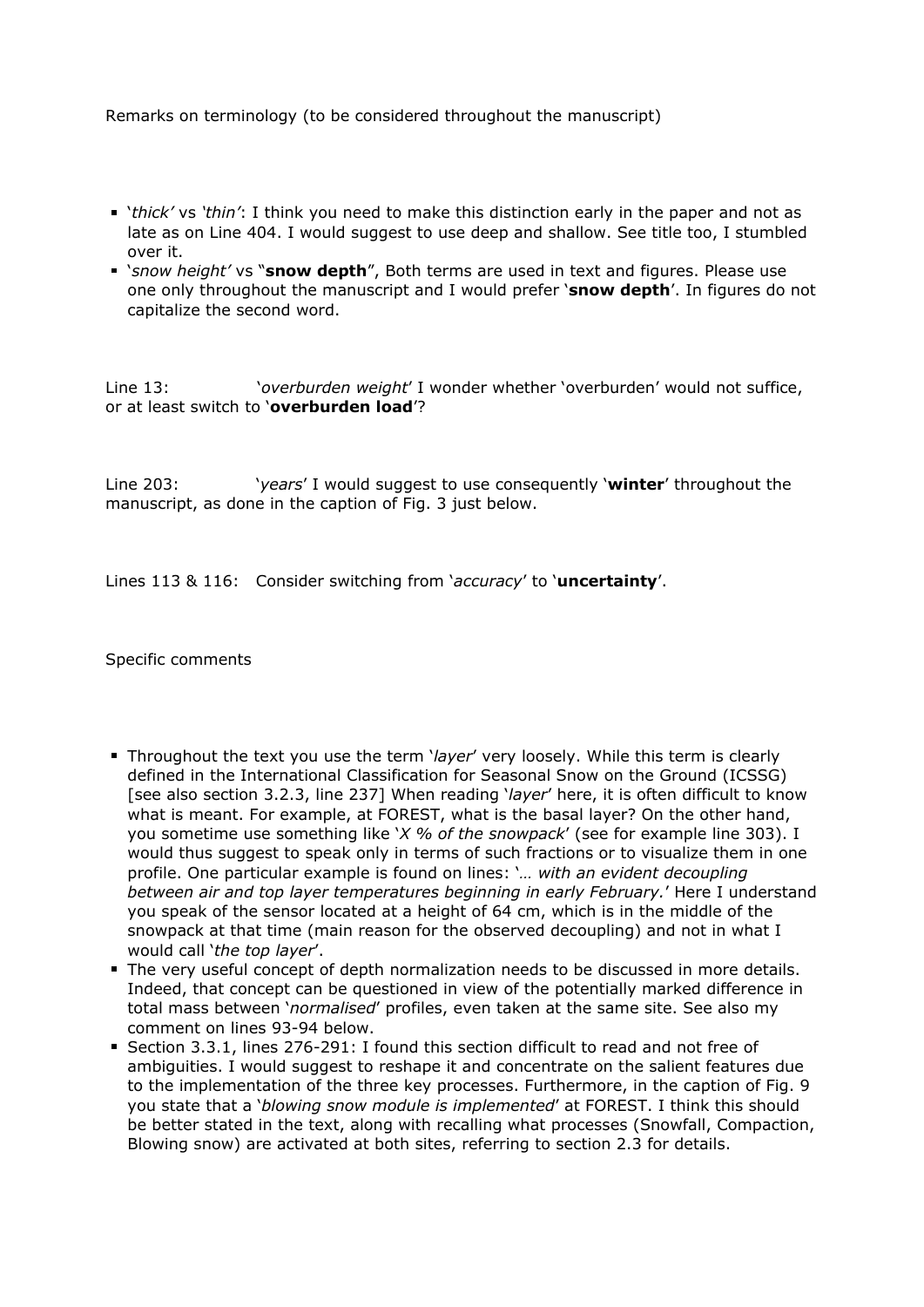Line 15: '*to some extent*' to be deleted. Having read the discussion and the conclusions I feel the adjustments are site-specific indeed.

Lines 28-39: '*The weather conditions to which Arctic snow is typically exposed differ considerably from conditions in the boreal forest.*' Does '*Arctic snow*' refer to the tundra? I wonder whether the connection to your site in the forest-tundra ecotone could be better linked to the Umiujaq site where weather conditions are almost alike.

Lines 80-81: What was the vertical spacing between the needle probes? Was it identical at both sites? And what about the second pole at TUNDRA? Was the latter used in the analysis?

Lines 93-94: *'A 100 cm3 box cutter … and a field scale were used to measure the density profiles.*' At what spacing? Continuously all 3 cm? This is important to note in particular as I assume many more measurements were performed at FOREST than at TUNDRA.

Lines 144 & 146: '*we selected a fixed value of 0.05*' Read that way, it sounds it was always applied. It would be very helpful to move up here the remark on lines 146-147.

Table 1: Why was the long wave component not included? '*difference*': Was it TUNDRA - FOREST or vice versa? It matters wrt the mean and you need to add a 'Δ' in the table header.

Line 184: '*fixed threshold of 0.5 °C*' Based on observations?

Line 188: *'specific humidity from TUNDRA'* Is this not questionable in that case. The value of specific humidity influences turbulent fluxes, which may be quite different at both sites.

Line 233: '*melt-freeze forms were often present within these basal layers*' What did trigger these melt-freeze events? Turbulent fluxes? Long wave radiation from the nearby trees? I think this could be of importance when discussing the different processes at work at both sites.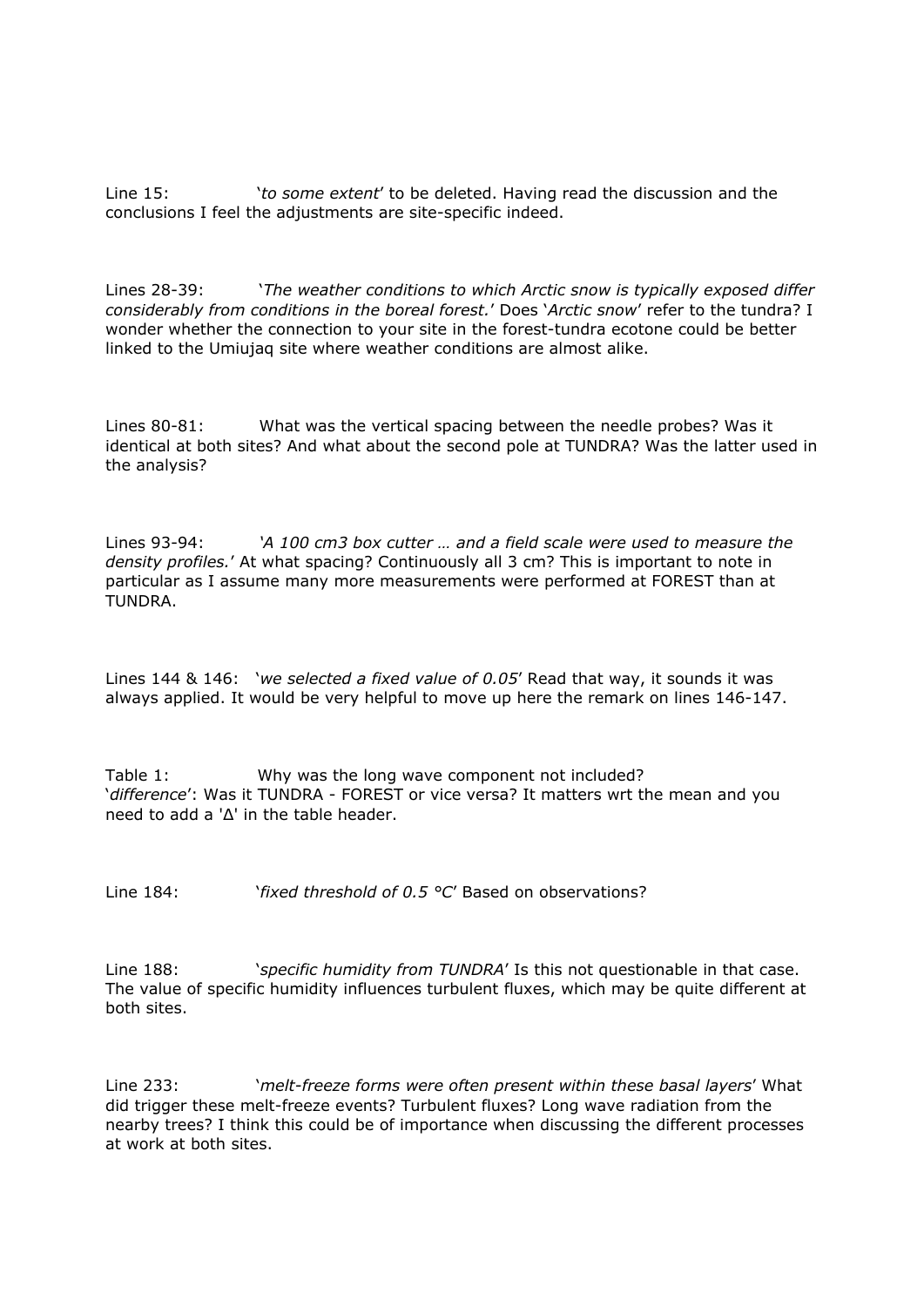Line 240: '*similar environments*' Can you clarify how far from the TUNDRA site this may be? This could be included in the methodology section though.

Line 241: 'In *order to make the profiles comparable, the snow heights were normalized.*' While I agree this is neat, I question whether it is straightforward wrt to the variability of HS, from winter to winter at TUNDRA, within a winter at FOREST (see Fig. 4.)?

for Forest, it is more questionable for Tundra as ΔHS may be up to 200%

Line 247: '*The scatter …*'Could you also say something about how many profiles did or did not follow the trend of the mean?

Figure 8: It looks like part of the time you show temperatures at either 53 cm (T) or 64 cm (F) the sensors where not covered by at least 10 cm of snow. Please clarify or adjust the figure.

Lines 295-296: '*This mismatch between observations and simulation is due to the transport of snow by wind.*' It is not clear to me whether you refer to a modeled or an observed (how?) event. Please clarify.

Line 298: '*The mean observed density profiles …*' You need to explain how modeled profiles are averaged here. You do so in the caption only … and how is not at all clear to me. Please clarify.

Line 318: '*The impact of air temperature differences on snow cover was modest, …*' What about the impact of turbulent fluxes? And what about incoming long wave?

Line 330: '*…, snow is continuously transported from the upper parts …*' Confirmed by measurements of wind direction?

Line 341:  $\ldots$ , soil freezes earlier in the winter.' I may miss a point here, but from Fig. 4 the snow depth does not seem to be significantly different in early winter. Later on I agree. Could there be other reasons for this early and deeper freezing?

Figure 11: Is the sign of the temperature gradient correct? I would expect the contrary assuming the vertical axis is taken positive upwards.